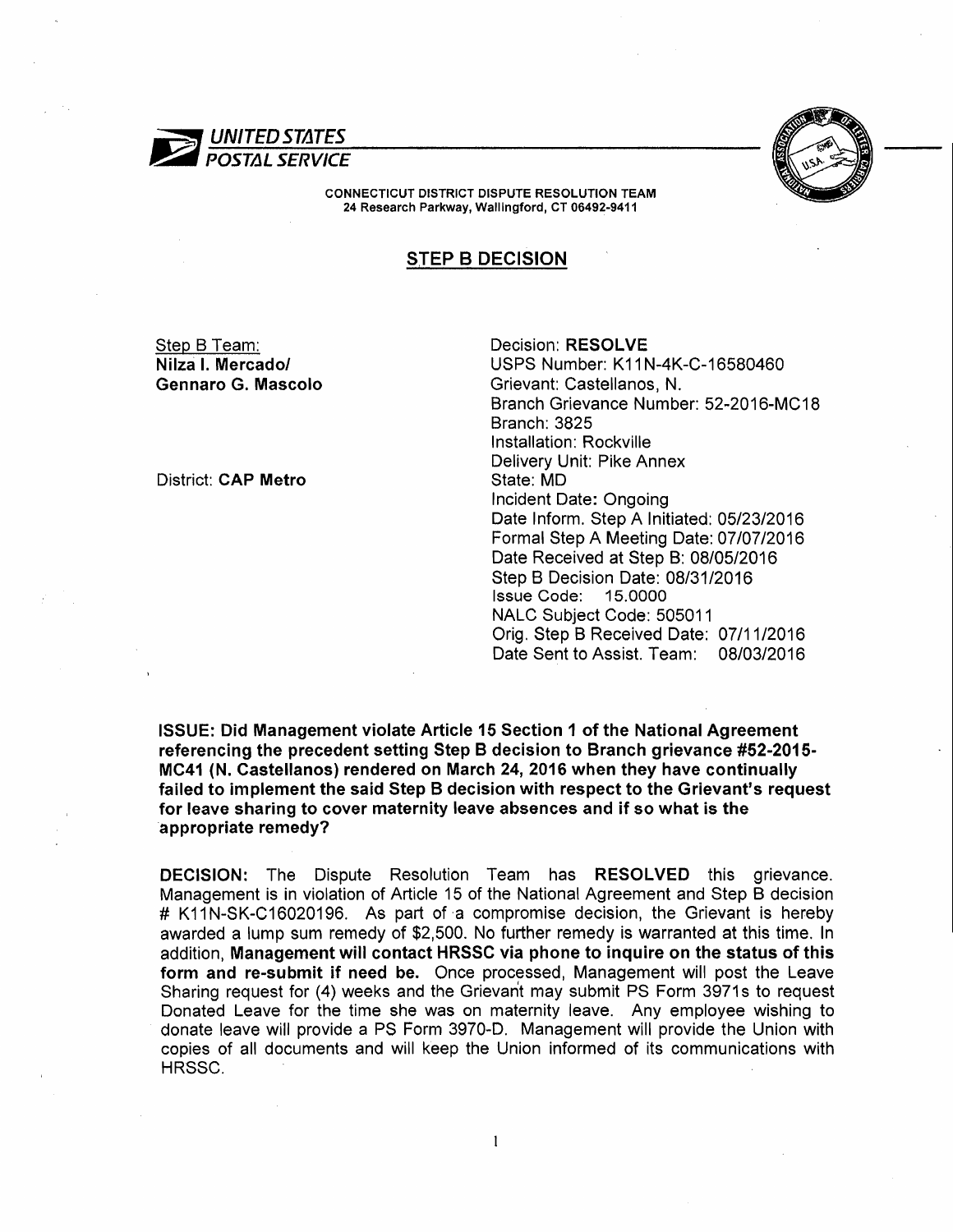The CT Valley ORT asks the Cap Metro ORT process the lump sum adjustment and provide the local parties with copes of the same.

EXPLANATION: The CT Valley ORT has mutually agreed to a time limit extension in the adjudication of this grievance. In addition, the case file includes a PS Form 8190, August 2002 version. The Parties are reminded the current version is dated March 2016 and this should be the only version used in the future.

The case file as received establishes the Union filed the instant Grievance as a result of Management's alleged failure to abide by Step B decision # K11N-SK-C16020196 which specifically states:

"This grievance is resolved. The Grievant's request for Leave Sharing shall be processed and posted for (4) weeks. The Grievant may submit PS Form 3971s to request Donated Leave for the time she was on maternity leave. Any employee wishing to donate leave will provide a PS Form 3970-D.<sup>"</sup>

The Union at the Formal Step A provides 6 pages of contentions too lengthy to cite verbatim. In summation, on October 5, 2015, the Grievant submitted a PS Form 3970-R to Management requesting Leave Sharing. Management completed Section 2 of the form on the same date and according to e-mails provided in the case file submitted the form to HRSSC on 10/22/2015. The Union contends Management fails to provide evidence the form was moved forward to HRSSC or was ever assigned an LSP case number. Management failed to post the Leave Share request. Grievance #52-2015 MC41 was filed as a result of this and it was resolved on 3/24/2016 by the Portland District B Team instructing Management to do the following:

"This grievance is resolved. The Grievant's request for Leave Sharing shall be processed and posted for (4) weeks. The Grievant may submit PS Form 3971s to request Donated Leave for the time she was on maternity leave. Any employee wishing to donate leave will provide a PS Form 3970-D."

To date, Management has filed to abide by this decision. The Union further contends Management has a long and egregious history of failing to abide by local resolves, 8 Team decision and pre-arbitration AND arbitration decisions. The Union requests the Grievant be awarded a lump sum payment of \$25 per calendar day from April 1, 2016 until the date she receives the donated leave as money in hand. In addition the Union requests Management pay the NALC Branch 3825 a compensatory lump sum remedy of \$1,500 in order to emphasize to Management the need for contract compliance for such Leave Sharing violations.

Management at the Formal Step A contends in summary local Management is disputing they violated this decision in any way. Management at this level made every effort to comply with the decision sent down from the team. In order to do so Management has to submit and request the required decision to be acted upon by the District. This was done repeatedly. The Local HR person for this unit submitted the necessary request and followed up with District personnel for action. No action was taken on the request. Local Management's response is dependent on other actors to comply with this decision. Every effort by local management was made to ensure that the Step B decision was complied with. Documentation is being submitted to show this good faith effort on the